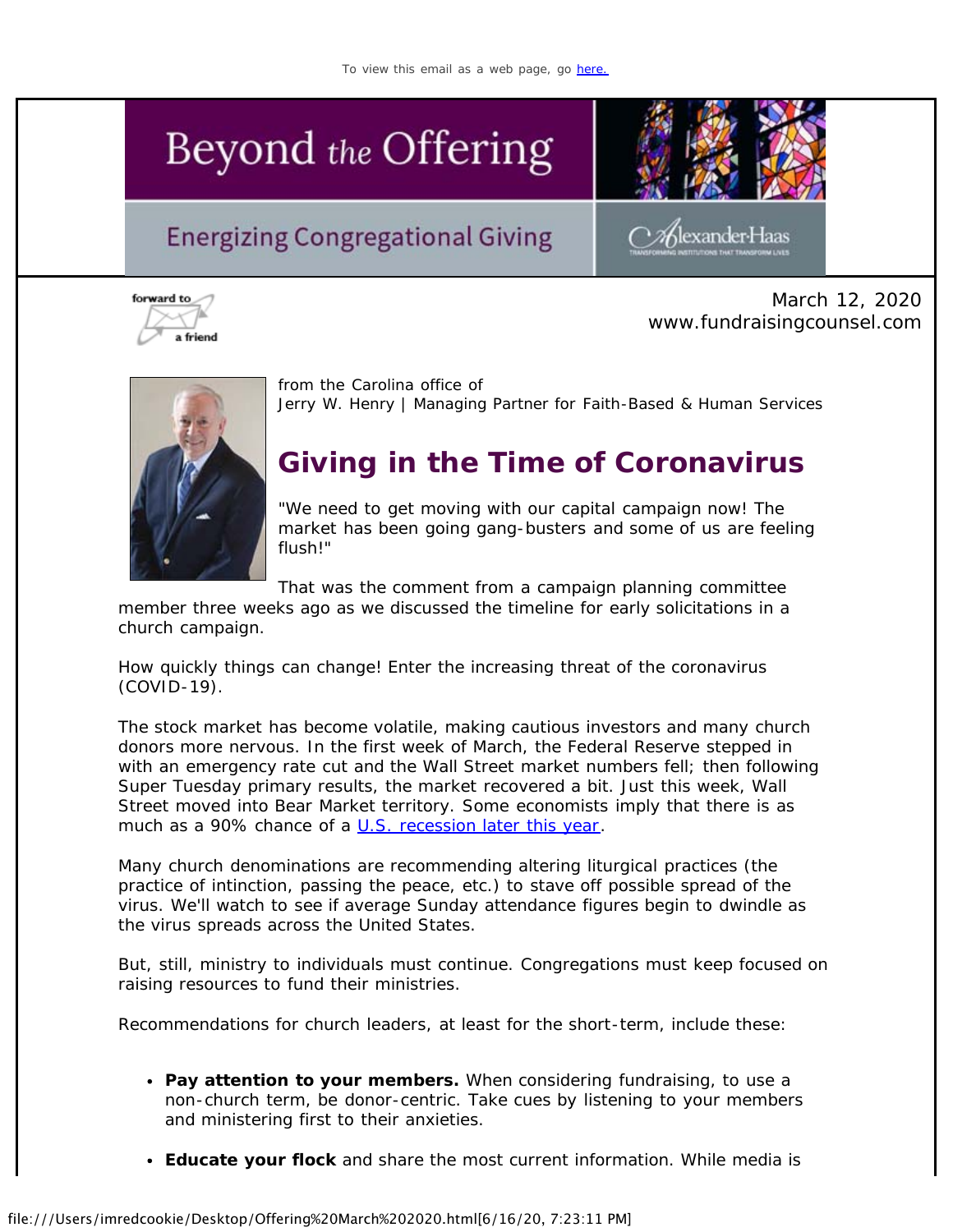rife with news that tends to heighten fears rather than calming them, use every opportunity to focus your members on what they can do to protect themselves. My parish recently shared information coming from a priestphysician that said we are much more likely to contract the flu than we are the coronavirus. Nonetheless, they're taking precautions to minimize risks.

- **Ramp up your communication via social media, emails and enewsletters** since people may stay away from large group gatherings and even worship services.
- **Help people to recognize that your ministries haven't ceased...** if anything, the need for your various ministries have increased in importance. Help them understand that your church's need for financial support doesn't stop because of the threat of a virus. Again, since sabbath worship attendance may decrease in the coming weeks, encourage people by sharing stories of how your congregation continues to impact lives.

The first quarter of a new year is the primary time in which to plan for your annual giving/stewardship activities. As we navigate these challenging times, consider an assessment of your stewardship program to help fine-tune opportunities and to quell the anxiety within your flock.

And, as for the corona virus? Don't panic...but be vigilant. Avoid shaking hands... bump elbows instead... and as your mother would say "Wash your hands"...often!



## **Charitable Giving for Churches**

*from NPSource*

Giving to religion (defined as giving specifically to congregations, denominations, missionary societies, and religious media) has consistently remained America's single largest recipient of charitable giving. This data is from the year 2017 (most current statistics available)

- 49% of all church giving transactions are made with a card (credit/debit).
- 8/10 people who give to churches have zero credit debt.
- 60% are willing to give to their church digitally.
- Tithers make up only 10-25 percent of a normal congregation.
- Churches that accept tithing online increase overall donations by 32%.

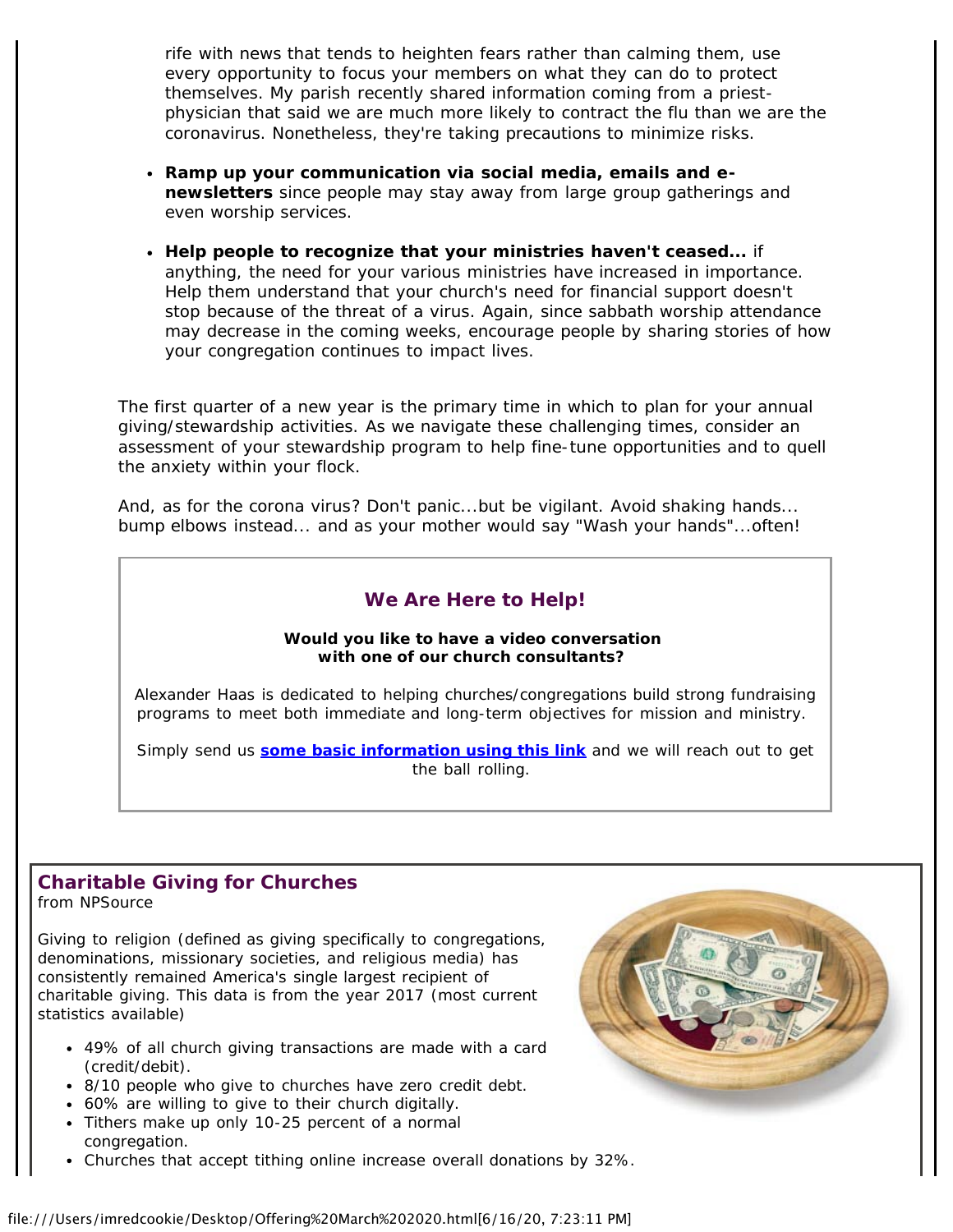- Only 5% tithe, and 80% of Americans only give 2% of their income.
- Christians are giving at 2.5% of income; during the Great Depression it was 3.3%.
- Only 3-5% of Americans who give to their local church do so through regular tithing.
- When surveyed, 17% of Americans state that they regularly tithe.
- For families making \$75k+, 1% of them gave at least 10% in tithing.
- 3 out of 4 people who don't go to church make donations to nonprofit organizations.
- The average giving by adults who attend US Protestant churches is about \$17 a week.
- 37% of regular church attendees and Evangelicals don't give money to church.
- 17% of American families have reduced the amount that they give to their local church.
- 7% of church goers have dropped regular giving by 20% or more.
- About 10 million tithers in the US donate \$50 billion yearly to church & non-profits.
- 77% of those who tithe give 11%-20% or more of their income, far more than the baseline of 10%.
- 7 out of 10 tithers do so based on their gross and not their net income.



**We Want You to** *Know....*

*Transforming* **Institutions**